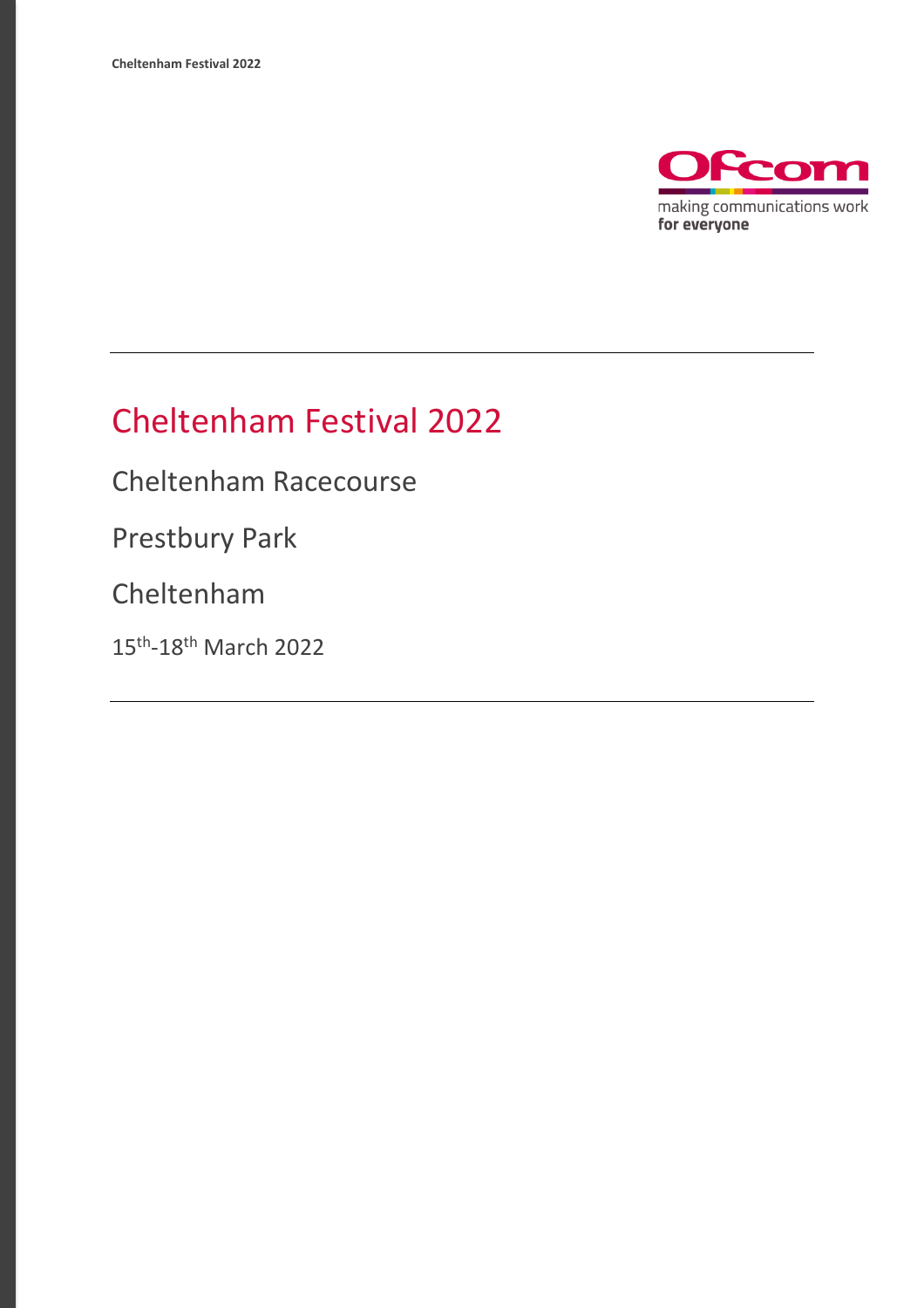# Introduction

The Cheltenham Festival 2022 is designated as a Major Event, where careful control of frequency assignments will need to be implemented in order to establish a successful working system. The Event will be coordinated by Janelle Jones, who coordinated the event the last few years. Should you need to get in touch please contact Janelle on the mobile number provided below.

#### Frequency Coordinator



Janelle Jones

Mobile/Cell: +44 (0) 7545 419776

Our office contact details are:

+44 (0) 207 981 3803 or emai[l pmse@ofcom.org.uk](mailto:pmse@ofcom.org.uk)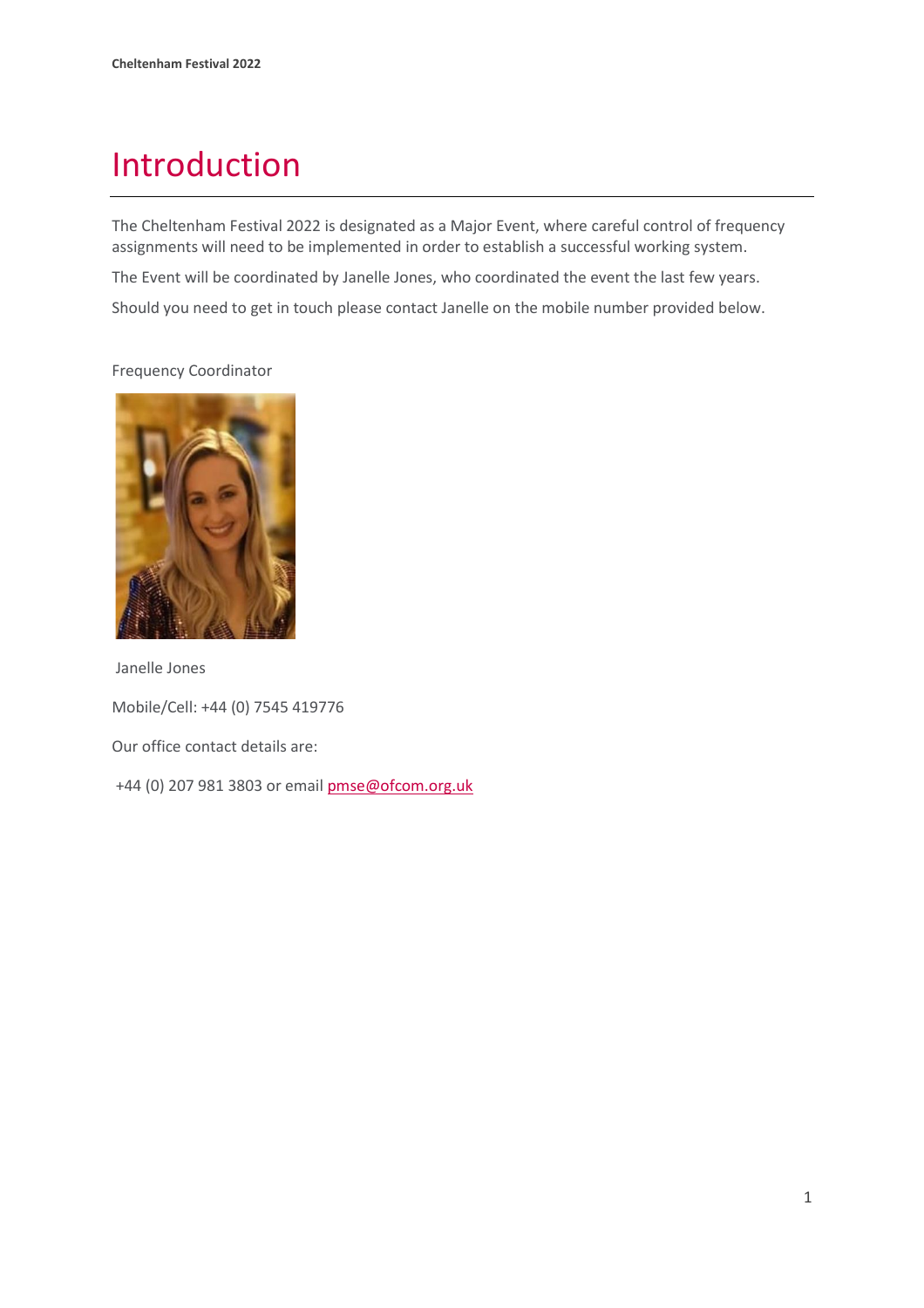## **Contents**

#### **Section**

<span id="page-2-0"></span>

| ₹        |
|----------|
| $\Delta$ |
| .5       |
| 6        |
|          |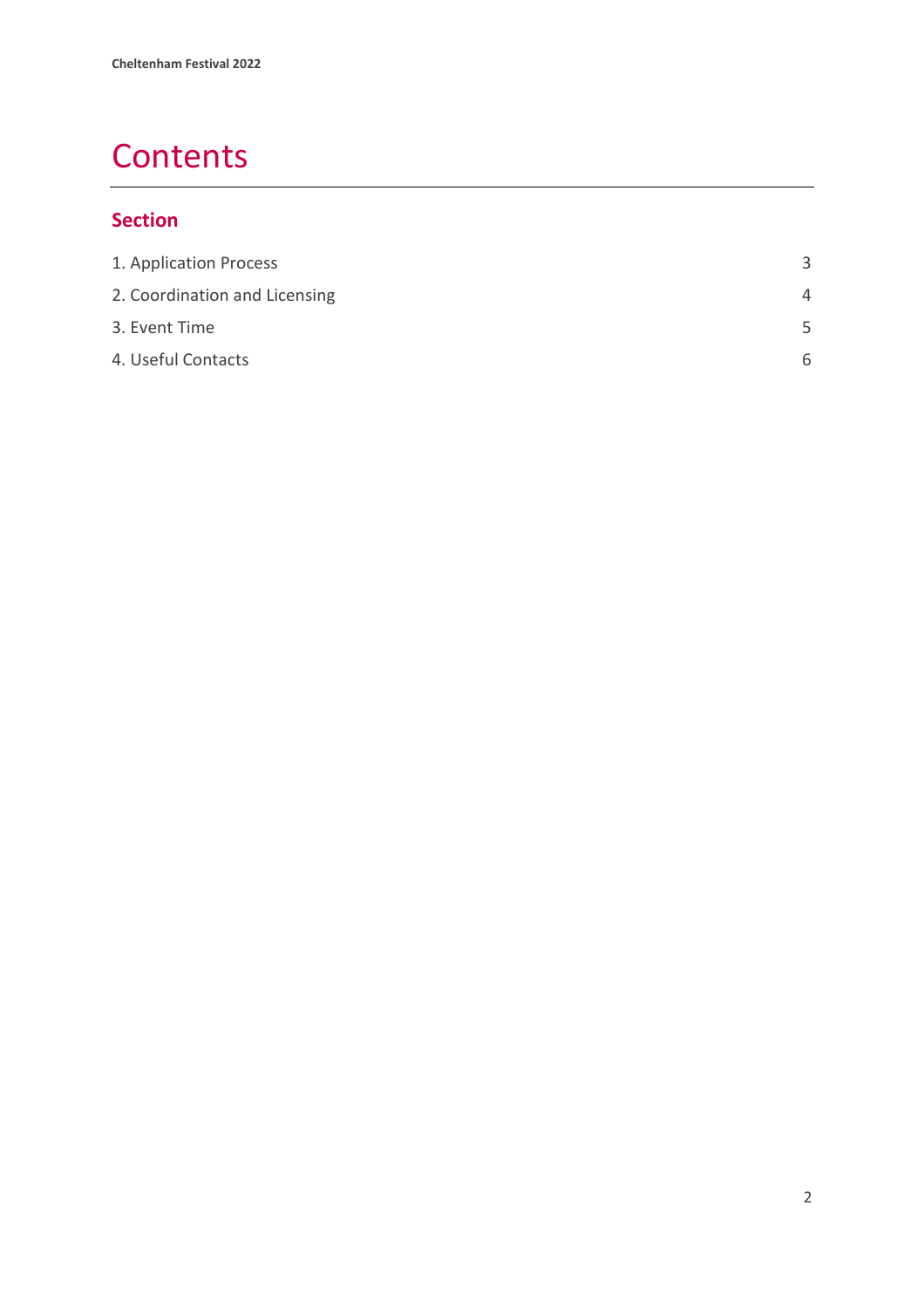#### **Application Process**

#### **1.1**



Talkback spectrum is always in high demand at the Cheltenham Festival so applicants are asked to submit their requests at the earliest possible opportunity. It is advisable to submit frequency applications by the **18 th February 2022**, as applications submitted later than this may not be accommodated as required.

As the Festival is designated a Major Event, applications for frequencies will not be subject to Ofcom PMSE's usual three-day turnaround rule. All frequency applications will be collated and worked on at the same time in order to achieve the best frequency allocation plan.

Applications can be submitted via application form in the usual manner, all application forms are downloadable from our website [www.ofcom.org.uk/pmse.](http://www.ofcom.org.uk/pmse)

On receipt of all frequency applications customers will be notified via email that their application has been received. Once applications have been reviewed, customers will be contacted if there are any immediate concerns regarding their requirements, or if any relevant information has been omitted.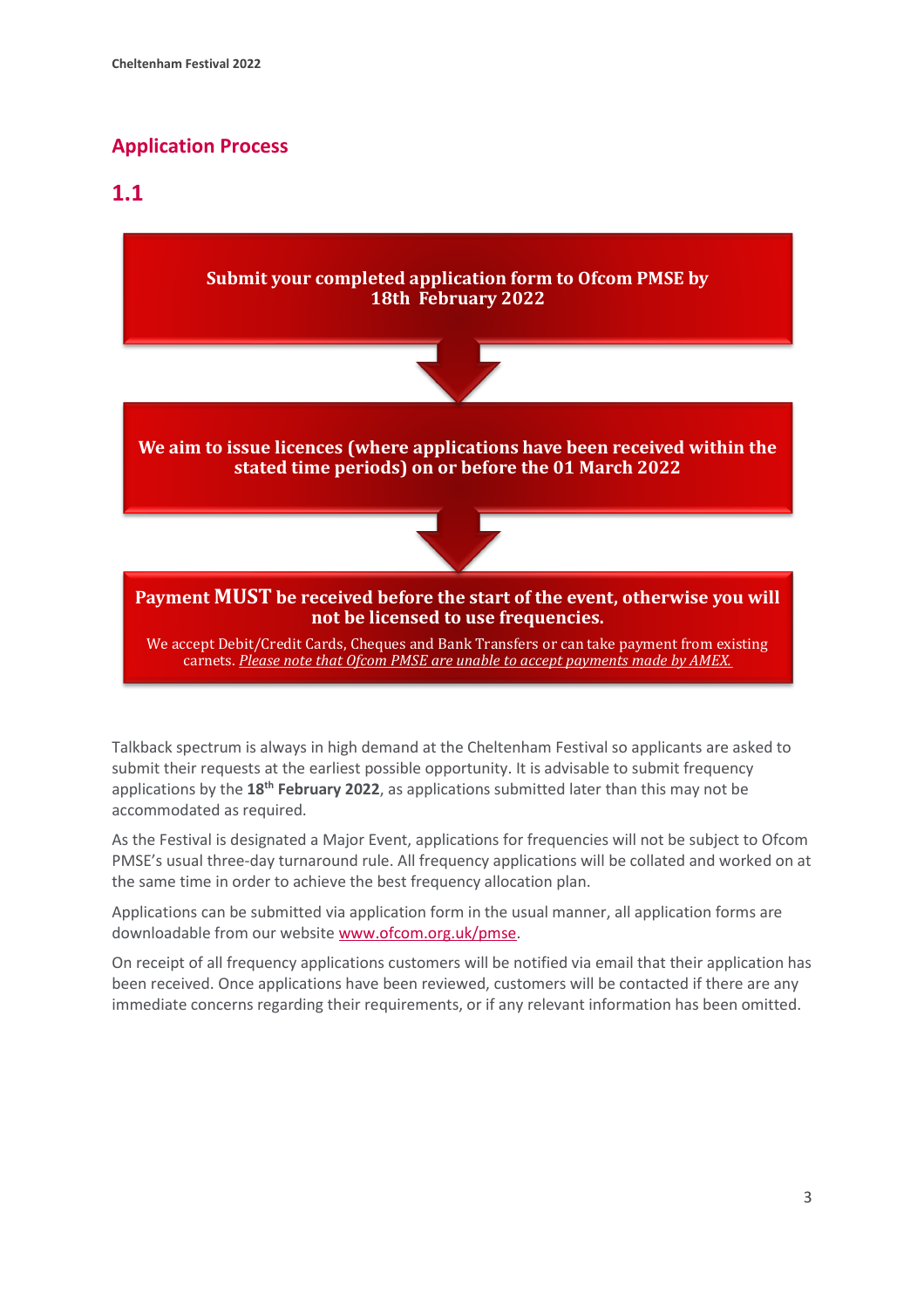## <span id="page-4-0"></span>1. Coordination and Licensing

#### **General Information**

When applying for frequencies we would strongly advise customers to apply for PMSE spectrum, these are the frequency ranges that we manage on a day-to-day basis. Please note that international organisations may be required to retune or reprogram their equipment to conform to UK frequency plans.

Once on site, transmit locations and good engineering practice when installing transmitters is particularly important to minimise potential for health hazards and interference. In the event of any issues you may be requested to switch off or relocate your equipment.

On applying for frequencies please state clearly the location of transmission/reception. This is particularly relevant for duplex base stations and wireless cameras receive points. If locations are not clearly stated this will delay the application until the required information is received. Typical locations will be the OB Compound, The BBC Compound, the Parade Ring, the Grandstand, and the Grandstand Roof.

Though the demand for spectrum will be high, Ofcom PMSE will endeavour to satisfy all requirements.

Information key to the coordination process includes:

- The number of wireless microphones, in-ear monitors and wireless talkback systems and wireless cameras required
- The frequency range that equipment will tune across (greater flexibility will aid the coordination process)
- The dates and times that frequencies are needed
- The location of wireless talkback antennas within the grounds

Such information can be included on the application form or an accompanying email.

When Licences have been processed, a secure payment link will be emailed to the applicant. Once confirmation of payment has been received, the Licence will be issued and emailed to the applicant. We aim to issue licences (where applications have been received within the stated time periods) on or before the **01 st March 2022**, allowing sufficient time for equipment to be retuned or programmed. Payment can be made via the secure payment link or by carnet tokens.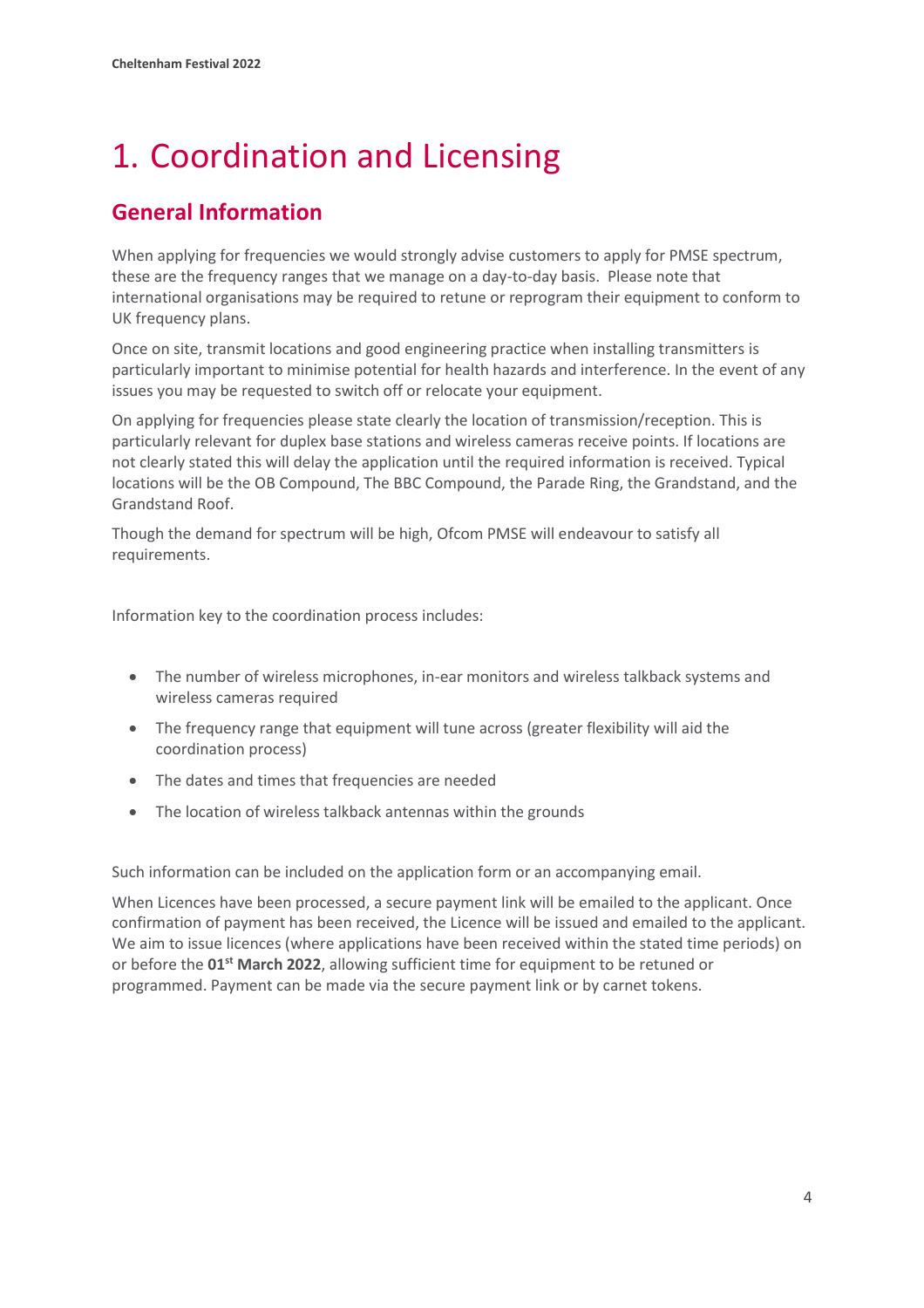## <span id="page-5-0"></span>2. Event Time

During the Event it is imperative that all frequencies are used within the terms and conditions of the Licence held. This includes transmission of frequencies only during the times and dates stated on the licence, not exceeding the designated maximum power, transmitting frequencies only from the location specified on the licence or as discussed with the Event Coordinator.

If interference is experienced during the event the Event Coordinator will be available to assist during office hours by way of investigating the possible cause of the interference. If the cause is identified the necessary steps will be taken. If interference occurs outside of office hours the Emergency Coordinator will be able to assist.